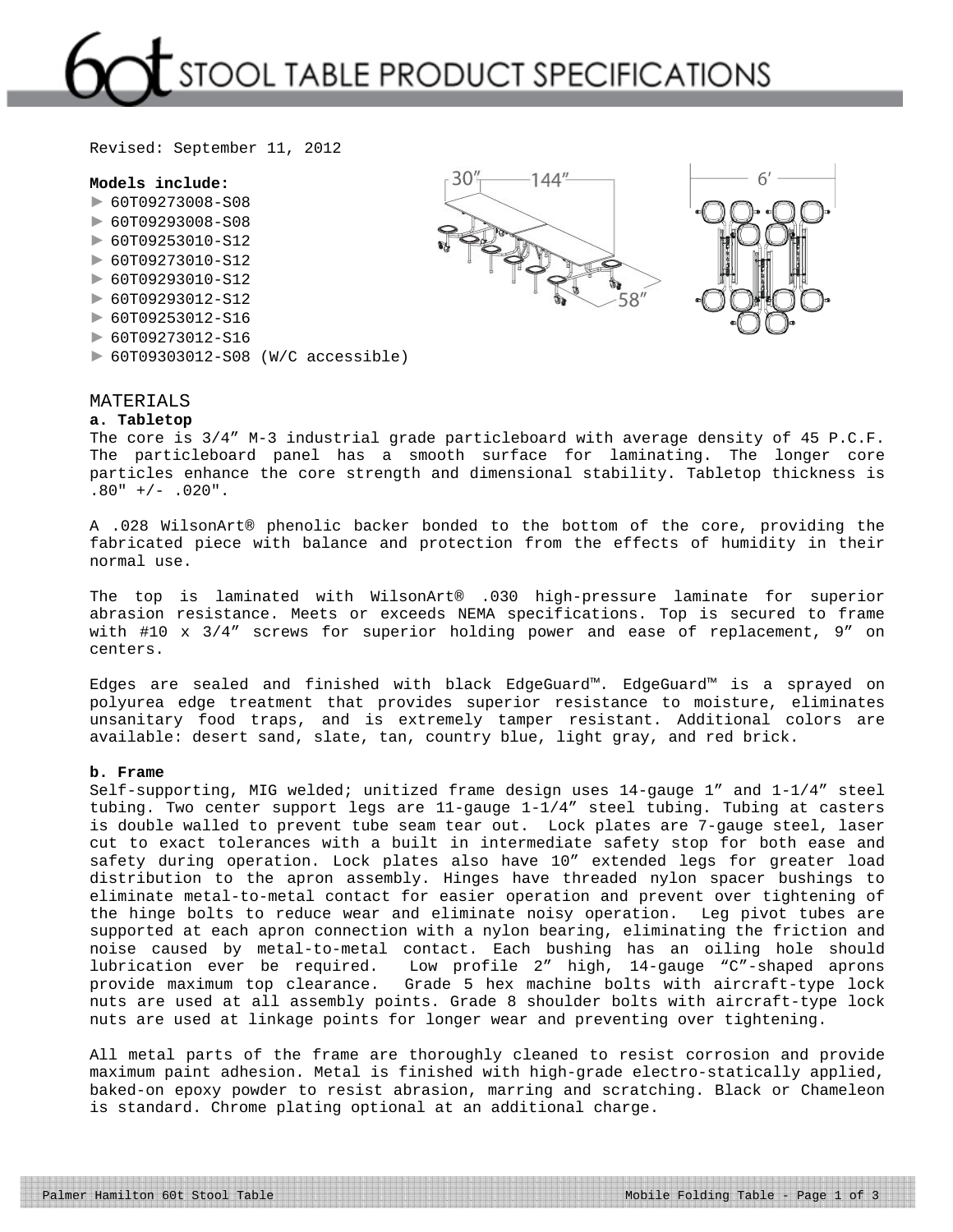## STOOL TABLE PRODUCT SPECIFICATIONS

#### **c. Table Undercarriage**

All critical parts at the pivot points are attached to the unitized steel frame. Steel latches are automatic in both the storage and in-use positions and are located near the outside perimeter for easy access from either side of the table and in such a way that they cannot be accidentally opened or knocked out of adjustment.

Torsion springs in conjunction with torsion bars provide easy lifting throughout the complete operating range.

Torsion bars are shot-peened to impart compressive strength and increase the life cycle of each torsion bar. Torsion bars are epoxy "e-coated" to prevent rusting and extend usable life. Torsion bars have machined grooves at each end, which receive eclips to lock them in position and prevent lateral movement.

Four center leg seat support posts have a self-adjusting leg system providing positive floor contact for a variety of surface conditions.

Table rolls on six 4" diameter x 1-1/4" wide Poly II gray rubber, ball-bearing swivel casters during transport. When in the use position, the two middle casters provide superior weight distribution. Poly II rubber wheels provide excellent floor protection, abrasion resistance, good impact strength, quiet operation, and rolling ease. They are non-marking and resistant to water, oil, and most acids and chemicals.

Patented DoubleGuard® non-tip device allows table to be folded flat (parallel tops) for safety during transport and for minimum storage space requirement. Device is permanent, fixed, non-adjustable and cannot be disabled. Double-Guard® 3" casters do not contact the floor during normal operation, but assist in rolling the table over doorway thresholds or other obstructions.

### **d. Stools**

Stool seats are molded from high-impact polypropylene and are a 13" quadrangular shape.

Stools are mounted directly on a 6" square 11-gauge steel plate. This plate is welded to a 1-1/4" diameter, 14-gauge vertical tube. Seat columns contact floor directly with washer reinforced rubber cushioned non-skid, non-marring end cap with extra wall thickness to prevent side tear outs.

#### STORAGE FOOTPRINT

Two tables in the stored position should occupy an area of  $70-1/2$ " wide x  $52-1/2$ " long. Each additional table adds 18-1/2" to the stacked length.

#### CERTIFICATIONS AND PERFORMANCE STANDARDS

**GREENGUARD® Certification** We have been awarded both the GREENGUARD Indoor Air Quality Certification® and the more stringent Children & Schools Certification (daycare and K-12) by the GREENGUARD Environmental Institute (GEI). All GREENGUARD® products have been tested for their chemical emissions performance and can be found in the GREENGUARD® product guide at greenguard.org.

**UL Listed** Tested by Underwriters Laboratories; meets the more stringent safety standards contained in UL Standard for Safety for Folding Rollaway Tables, UL 2040.

(\*) Not UL Listed at this time. UL Pending.